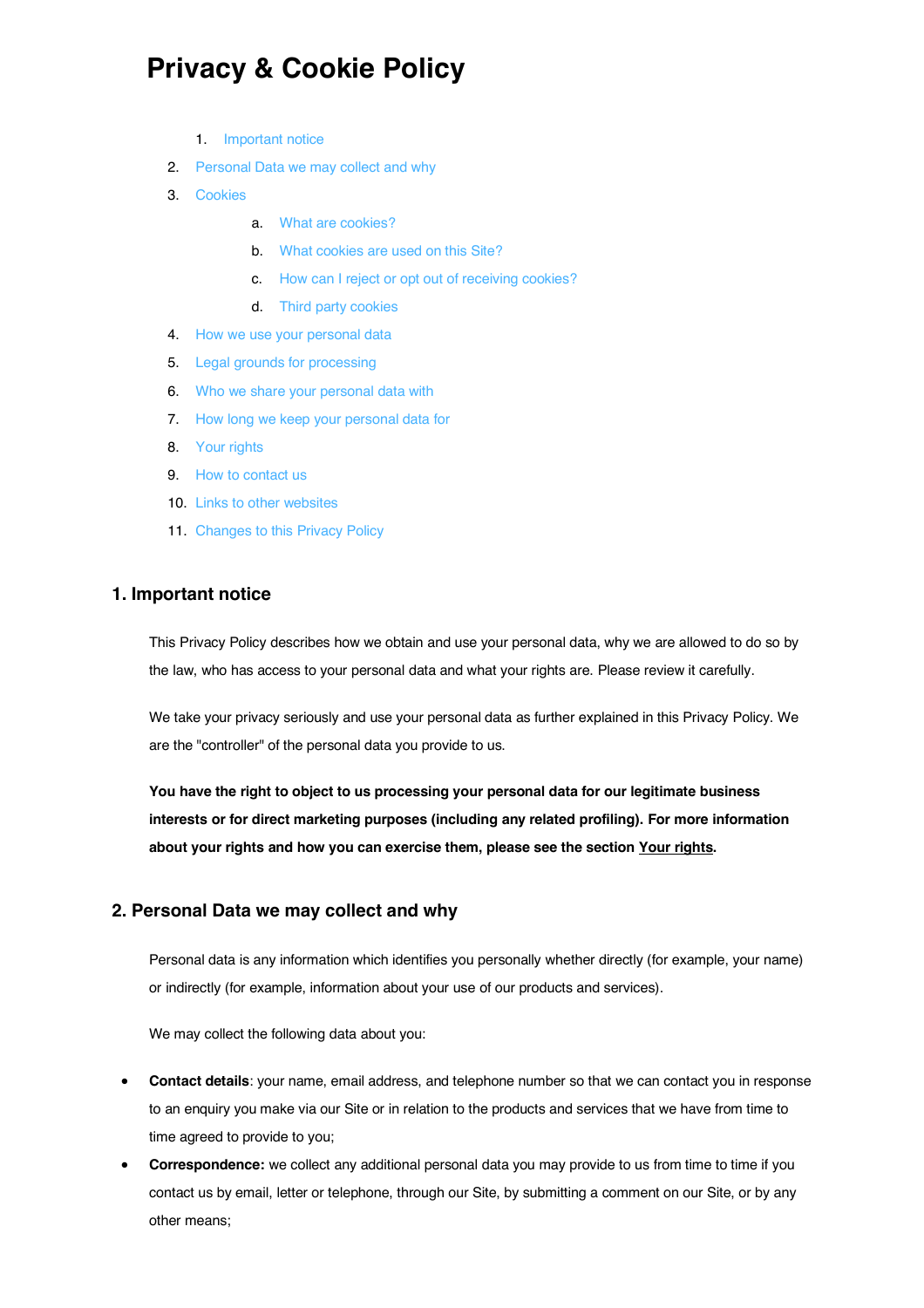- **Survey responses:** information from surveys that we use for research purposes, if you choose to respond to them;
- **Transaction details:** we or our third party providers will collect information relating to transactions you carry out through our Site and for the purposes of fulfilling your orders;
- **Details of visits to the Sites:** details of your visits to our Site, including, but not limited to, traffic data, location data, weblogs and other communication data, whether this is required for our own billing purposes or otherwise and the resources that you access.

## **3. Cookies**

# **What are Cookies?**

We collect information about your use of our Site through cookies. Cookies are information that files stored on your computer, tablet or smartphone that help websites remember who you are and information about your visit. Cookies can help to display the information on our Site in a way that matches your interests. Most major websites use cookies.

# **a. What cookies are used on this Site?**

The cookies we and our business partners use on our Site are broadly grouped into the following categories:

- **Essential** Some of the cookies on our Site are essential for us to be able to provide you with a service you have requested. An example of this could be a cookie used to enable you to log into your account on our Site or which allows communication between your browser and our Site. Our cookie preference cookie described in the section "How can I reject or opt out of receiving cookies?" is also an essential cookie. You may not be able to use our Site without these cookies.
- **Analytics** We use analytics cookies to helps us understand how users engage with our Site. An example is counting the number of different people coming to our Site or using a particular feature, rather than the total number of times the site or feature is used. Without this cookie, if you visited our Site once each week for three weeks we would count you as three separate users. We would find it difficult to analyse how well our Site was performing and improve it without these cookies.
- **User Cookies** We use cookies to improve your experience by remembering your preferences so we know how you like to use our Site. Examples of this would be remembering you so that you are served with the same content or to remember you when you come back to our Site.
- **Social Sharing** We use third party cookies to allow you to share content directly on the social networking/sharing sites like Facebook, Twitter or Google+. Examples would be if you wanted to "like" or "tweet" about us or our products or services. Please see our "Third Party Cookies" section below for more details.
- **Interest-Based Advertising** You will have noticed that when you visit websites you will be shown adverts for products and services you may wish to buy. The money made by website owners for showing third party adverts on their websites often pays for the cost of running the website and therefore usually allows you to use the website without having to pay a registration or usage fee. To try and ensure that the adverts you see are relevant to you third party cookies may be used to collect information about the types of things that interest you, for example websites you visit and the geography that you are based in. Having these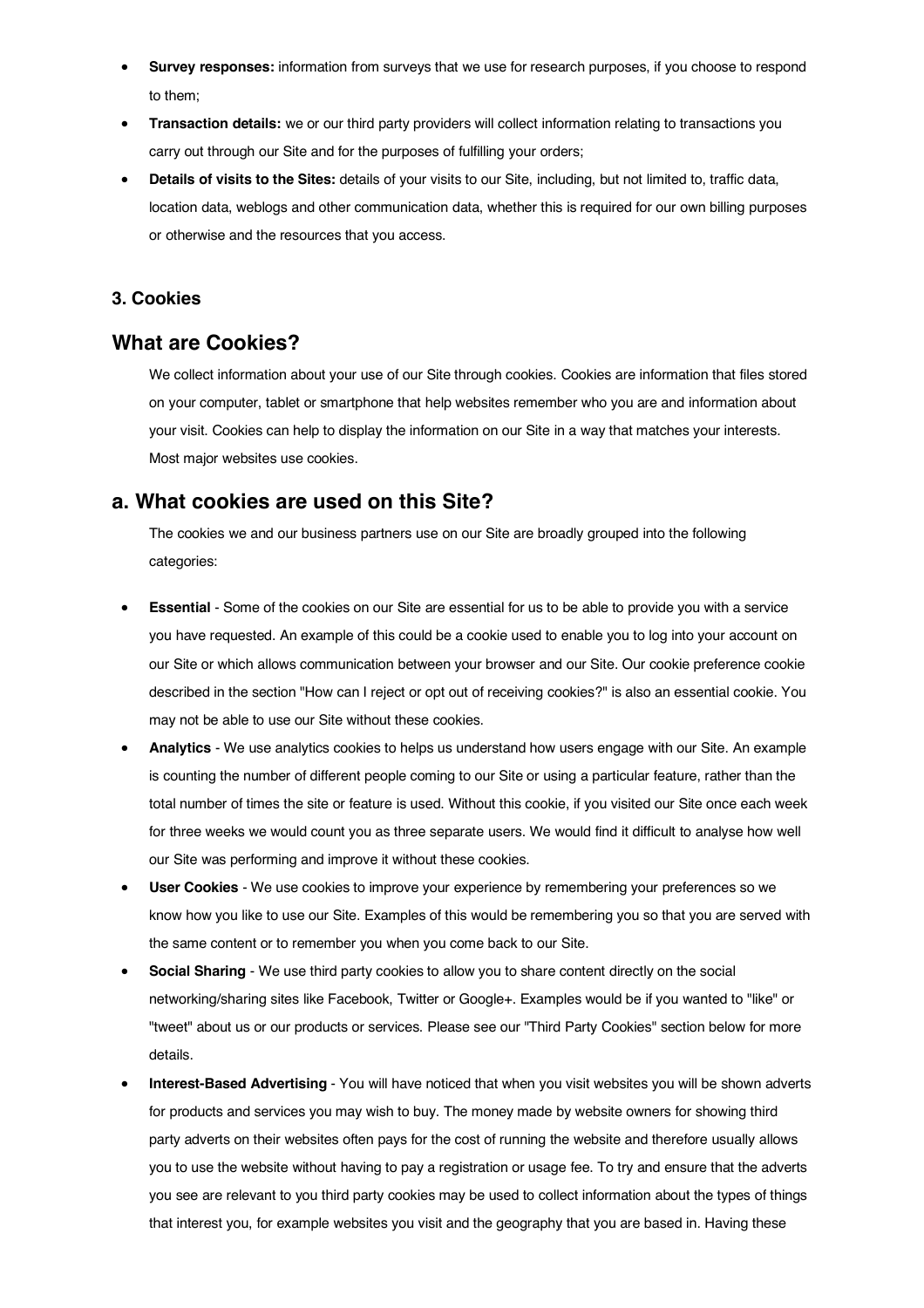cookies does not increase the number of adverts you will be shown, but simply makes the adverts you see more relevant. Please see our "Third Party Cookies" section below for more details.

# **b. How can I reject or opt out of receiving cookies?**

You may refuse to accept cookies by activating the setting on your browser which allows you to refuse the setting of cookies. However, if you select this setting, you may be unable to access certain parts of our Site. Unless you have adjusted your browser setting so that it will refuse cookies, our system will issue cookies when you use our Site. The "Help" menu of the toolbar on most browsers will tell you how to prevent your browser from accepting new cookies, how to have the browser notify you when you receive a new cookie, or how to disable cookies altogether. For more information about cookies and how to stop cookies being installed or how to delete existing cookies from your hard drive visit the following website: http://www.allaboutcookies.org.

# **c. Third party cookies**

Some of the cookies described in the "What Cookies are used on our Site" section above are stored on your machine by third parties when you use our Site. Third parties may also read cookies on your browser to collect information or to serve content or advertisements to you. We have no control over these cookies or how the third parties use them. They are used to allow that third party to provide a service to us, for example analytics. For more information on these cookies and how to disable them, please see:

- Internet Advertising Bureau website at http://www.youronlinechoices.com/ where you will be able to opt-out of receiving Interest-Based Advertising cookies from some of the third parties listed below; and/or
- If you want to know more about how cookies work and how to manage or delete them, visit the World Wide Web Consortium's website.

# **4. How we use your personal data**

We use your personal data for the following purposes:

#### **To provide you with the products and services you have requested**

We use your personal data to accept you as a new or returning customer to provide you with the products and services you have requested in accordance with the Trading Terms or Terms of Trading. **To send you service communications, including in relation to changes to our Trading Terms or Terms of Trading**

We use the contact details you have provided to us so that we can communicate with you about the products and services that we provide, including to let you know about major changes to those products and services or to the Trading Terms or Terms of Trading between us or to any related information.

#### **Direct marketing (including by third parties)**

If you have provided your consent or we otherwise have the right to do so, we may use your contact details to send you direct marketing and keep you informed of promotional offers by email, SMS, post or telephone relating to our products and services.

You can unsubscribe from our direct marketing at any time by clicking the "Unsubscribe" link in any of our emails or by contacting us.

Our trusted business partners would also like to use your name, email address, postal address and telephone number to inform you of similar products, services and promotional offers. We will only share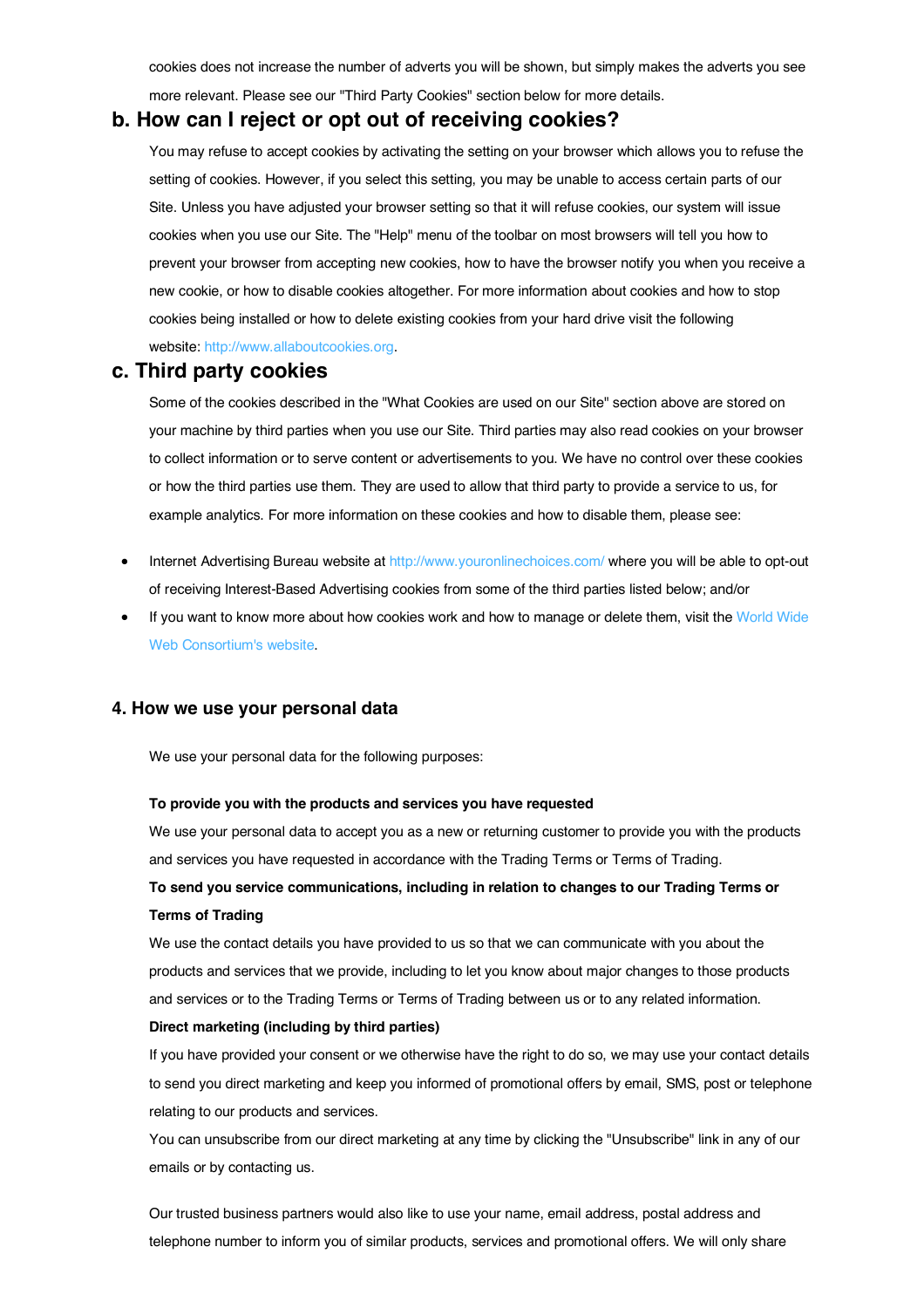your personal data with our partners where you have provided us with your consent to do so. You can unsubscribe at any time by clicking the "Unsubscribe" link in any of their emails or by contacting us.

#### **To track your usage of our website, communications, products and services**

We use cookies and similar technologies to track your activity on our Site so that we can provide important features and functionality on our Site, monitor its usage, and provide you with a more personalised experienced.

#### **To provide and improve customer support**

We use your personal data to be able to provide and improve the customer support we provide to you (for example, where you have questions about our products and services).

#### **To maintain our records and improve data accuracy**

Like any business, we process personal data in the course of maintaining and administering our internal records. This includes processing your personal data to ensure that the information we hold about you is kept up to date and accurate.

#### **To respond to enquiries, complaints and disputes**

We use the personal data we hold about you to help us respond to any enquiries or complaints you have made, or deal with any dispute which may arise in the course of us providing our products and services to you, in the most effective manner.

#### **To investigate, detect and prevent fraud and comply with our legal obligations**

In certain circumstances, we use your personal data only to the extent required in order to enable us to comply with our legal obligations, including for fraud detection, investigation and prevention purposes. This may require us to provide your personal data to law enforcement agencies if they request it.

# **5. Legal grounds for processing**

Data protection law requires us to only process your personal data if we satisfy one or more legal grounds. These are set out in data protection law and we rely on a number of different grounds for the processing we carry out. These are as follows:

# **Consent**

In certain circumstances, we process your personal data after obtaining your consent to do so for the purposes of:

- sending you marketing communications about our products and services;
- sharing your name, email address, postal address and telephone number with our trusted business partners so that they may market to you about their own similar products and services;
- conducting marketing research;
- obtaining your credit score so that we can establish the best possible payment terms we are able to offer to you.

**Necessary for the performance of a contract and to comply with our legal obligations**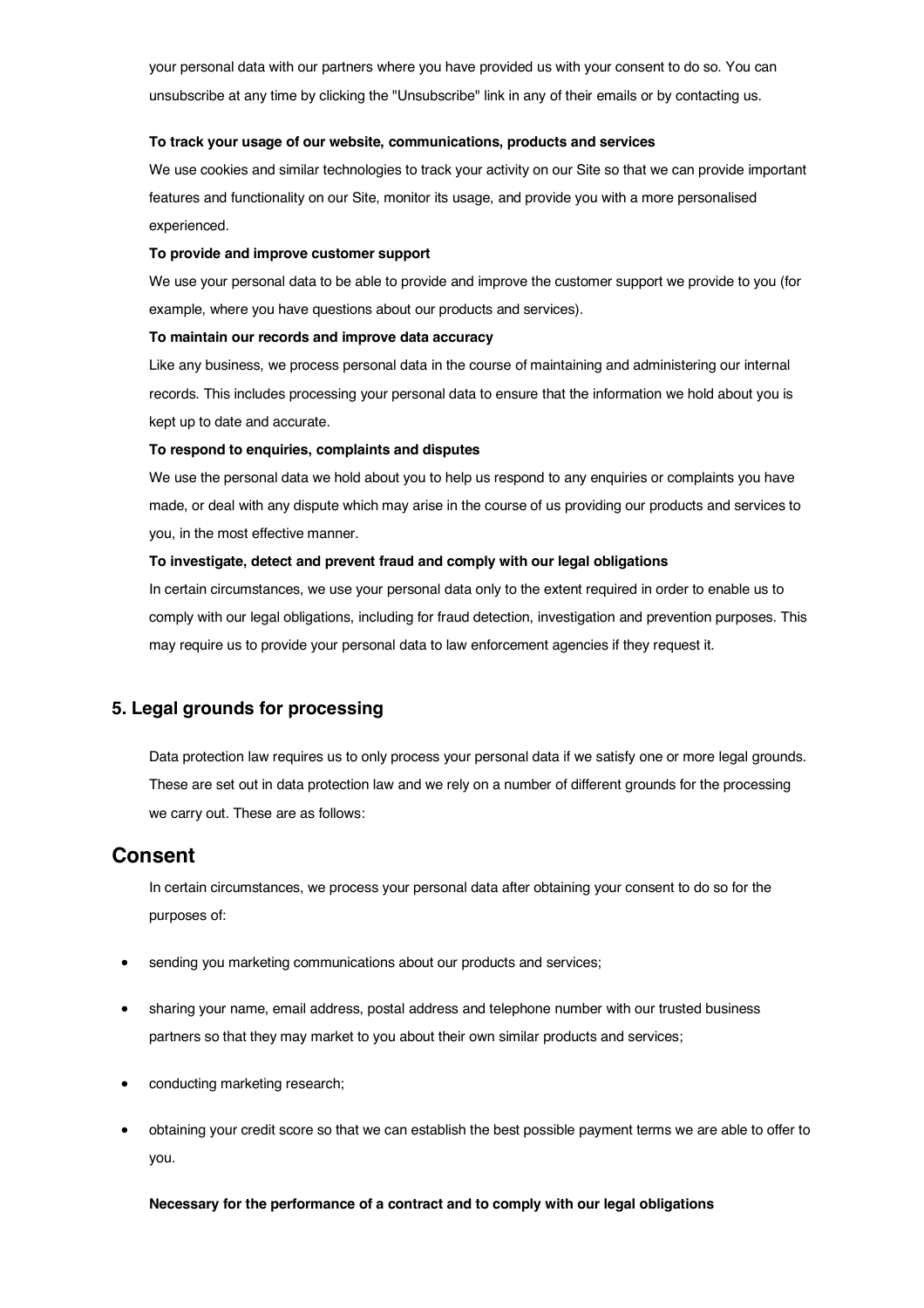It is necessary for us to process your basic contact details, payment details and information about the business you represent for the performance of the Trading Terms or Terms of Trading between us. In particular, we rely on this legal ground to:

- provide you with the products and services;
- communicate with you about the products and services that we provide to you, including to let you know about major changes to those products and services or to the Trading Terms or Terms of Trading between us or to any related information;
- provide and improve customer support; and
- notify you about changes to our service

If you choose not to give some or all of the aforementioned information to us, this may affect our ability to provide our products and services to you.

In certain circumstances, we also use your personal data only to the extent required in order to enable us to comply with our legal obligations, including to detect, investigate and prevent fraud.

#### **Necessary for the purposes of our legitimate business interests or those of a third party**

It is sometimes necessary to collect and use your personal data for the purposes of our legitimate interests as a business, which are to:

- provide you with products and services that are as useful and beneficial as possible, including by personalising our contact with you and making sure we tell you about all the offers that are relevant to you;
- better understand our customer base so that we can improve our products and services and marketing activities (which could also benefit you);
- comply with our contractual obligations to third parties;
- develop and improve our Site to enhance the customer experience;
- train our staff so that we can provide you with a better customer service;
- respond to any enquiries or complaints you have made, or deal with any dispute which may arise in the course of us providing our products and services to you; and
- to ensure that content from our Site is presented in the most effective manner for you and for your computer;
- ensure effective operational management and internal administration of our business, document retention, compliance with regulatory guidance and exercise or defence of legal claims.

Where we think there is a risk that one of your interests or fundamental rights and freedoms may be affected we will not process your personal data unless there is another legal ground for us to do so (either that we have obtained your consent to the processing or it is necessary for us to perform our contract with you or to comply with our legal obligations).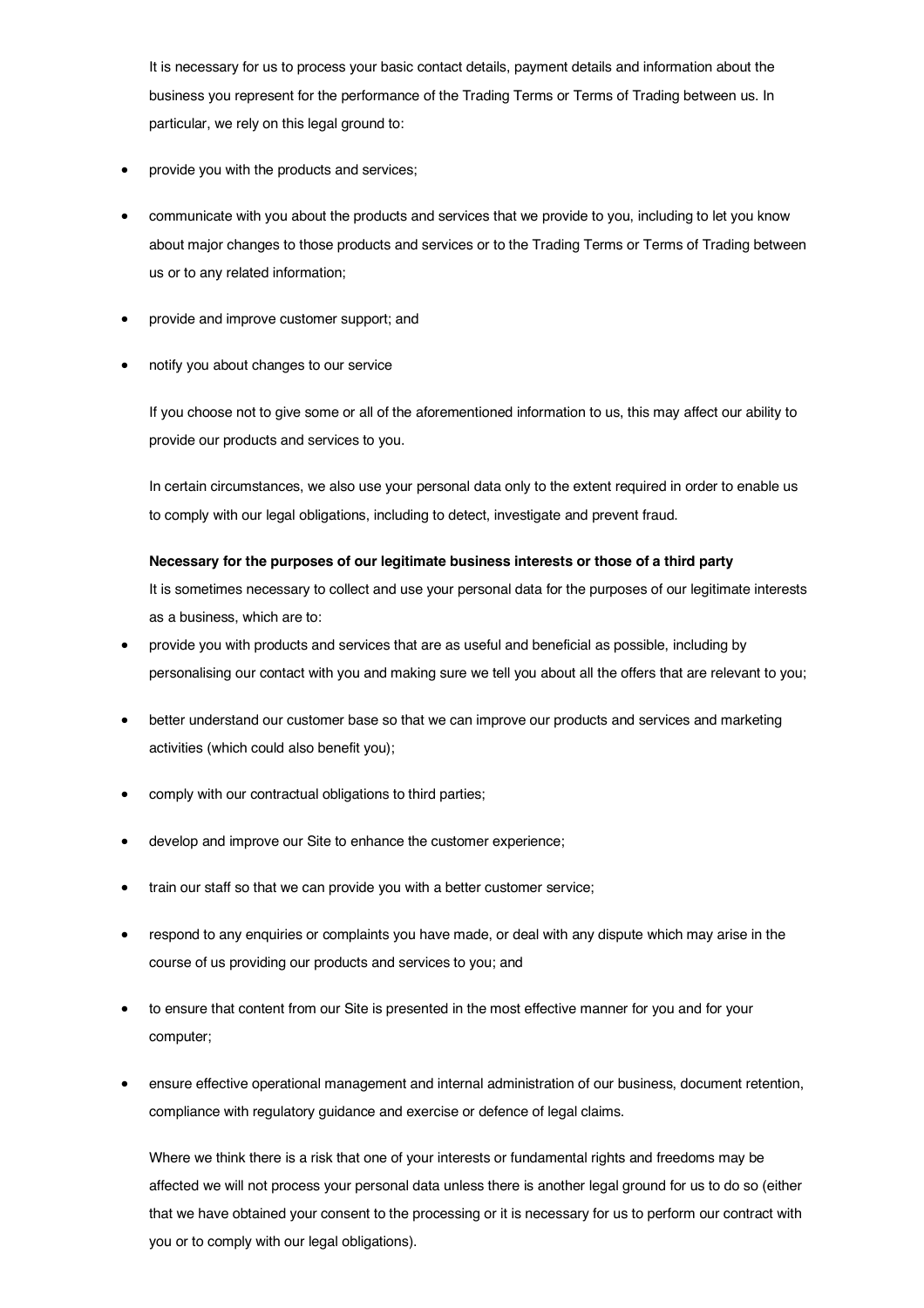### **6. Who we share your personal data with**

We may provide your personal data to our suppliers and service providers, including other companies in our group, who provide certain business services for us and act as "processors" of your personal data on our behalf. In addition, we may disclose your personal data if we are under a duty to disclose or share your personal data in order to comply with any legal obligation, or in order to protect the rights, property, or safety, of our business, our customers or others. This includes, in specific cases, exchanging information with other organisations for the purposes of fraud protection.

In some cases, the personal data we collect from you may, for the purposes set out above, be transferred outside the European Economic Area (**EEA**) and such destinations may not have laws which protect your personal data to the same extent as in the EEA. We are required by data protection law to ensure that where we or our "processors" transfer your personal data outside of the EEA, it is treated securely and is protected against unauthorised access, loss or destruction, unlawful processing and any processing which is inconsistent with the purposes set out in this Privacy Policy.

# **7. How long we keep your personal data for**

We retain your personal data for no longer than is necessary for the purposes(s) for which it was provided. What this means in practice will vary between different types of data. When determining the relevant retention periods, we take into account factors including:

- legal obligation(s) under applicable law to retain data for a certain period of time;
- statute of limitations under applicable law;
- potential or actual disputes; and
- guidelines issued by relevant data protection authorities.

Otherwise, we securely erase your personal data from our systems when it is no longer needed.

# **8. Your rights**

You have the following rights regarding your personal data:

| <b>Rights</b>         | What does this mean?                                                                                                                                                                                                                                                                                 |
|-----------------------|------------------------------------------------------------------------------------------------------------------------------------------------------------------------------------------------------------------------------------------------------------------------------------------------------|
| Rights to be informed | You have the right to be provided with clear, transparent and easily<br>understandable information about how we use your personal data<br>and your rights. This is why we are providing you with the<br>information in this Privacy Policy.                                                          |
| Right of access       | You have the right to obtain access to your personal data (if we are<br>processing it) and certain other information (similar to that provided<br>in this Privacy Policy). This is so you are aware and can check that<br>we are using your personal data in accordance with data protection<br>law. |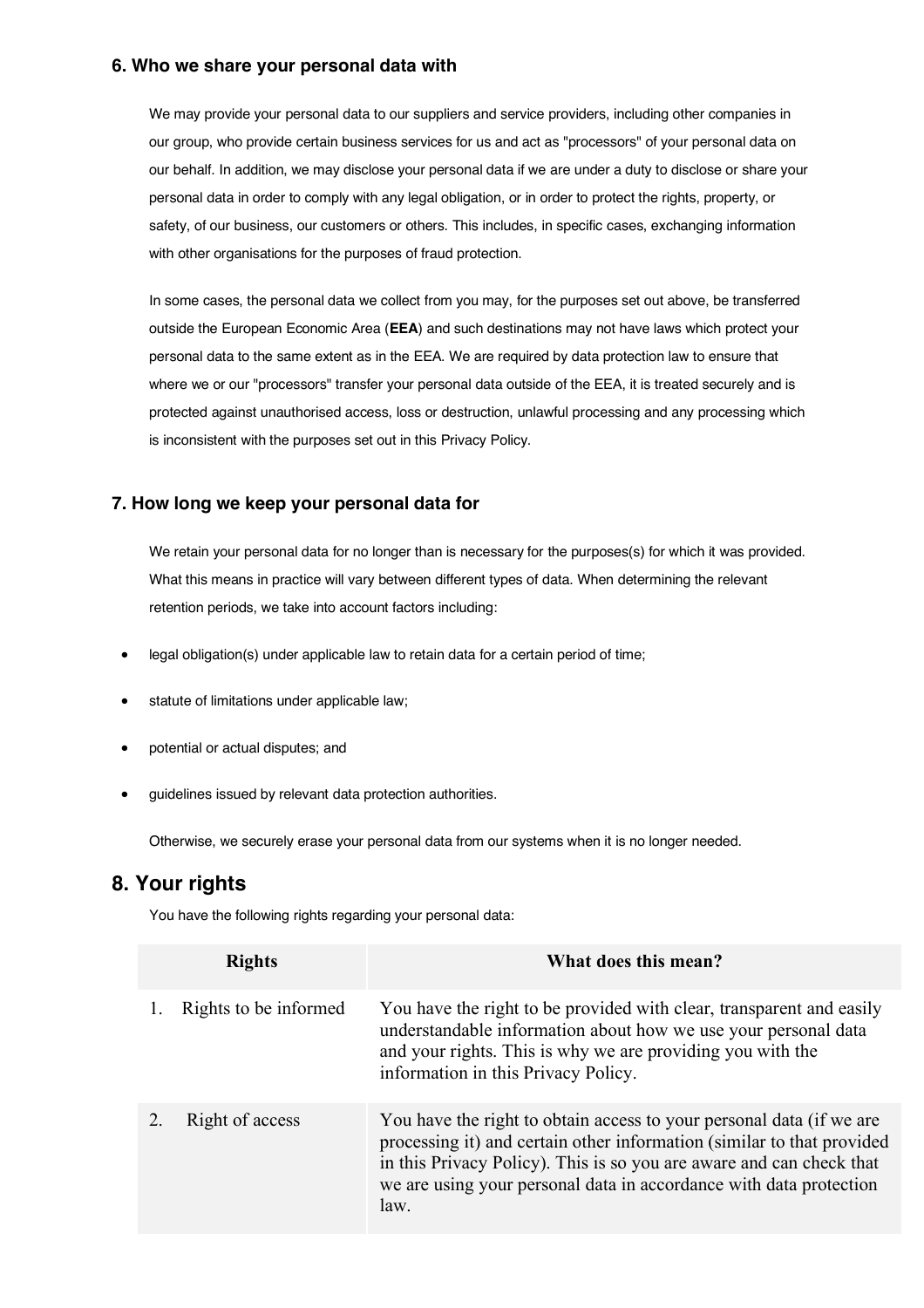| 3. | Right to rectification                                             | You are entitled to have your personal data corrected if it is<br>inaccurate or incomplete.                                                                                                                                                                                                                        |
|----|--------------------------------------------------------------------|--------------------------------------------------------------------------------------------------------------------------------------------------------------------------------------------------------------------------------------------------------------------------------------------------------------------|
| 4. | Right to erasure                                                   | This is also known as 'the right to be forgotten' and, in simple terms,<br>enable you to request the deletion or removal of your personal data<br>where there is no compelling reason for us to keep using it. This is<br>not a general right to erasure; there are exceptions.                                    |
| 5. | Right to restrict<br>processing                                    | You have the right to 'block' or supress further use of your personal<br>data in certain circumstances. When processing is restricted, we can<br>still store your personal data, but may not use it further.                                                                                                       |
| 6. | Right of data<br>portability                                       | You have the right to obtain and reuse your personal data in a<br>structured, commonly used and machine-readable format in certain<br>circumstances. In addition, where certain conditions apply, you<br>have the right to have such information transferred directly to a<br>third party.                         |
| 7. | Right to object to<br>processing                                   | You have the right to object to us processing your personal data for<br>our legitimate business interests or for direct marketing purposes<br>(including in each case any related profiling).                                                                                                                      |
| 8. | Right to withdraw<br>consent to processing                         | If you have given your consent to us to process your personal data<br>for a particular purpose (for example, direct marketing), you have<br>the right to withdraw your consent at any time (although if you do<br>so, it does not mean that any processing of your personal data up to<br>that point is unlawful). |
| 9. | Right to make a<br>complaint to the data<br>protection authorities | You have the right to make a complaint to the Information<br>Commissioner's Office (ICO) if you are unhappy with how we have<br>handled your personal data or believe our processing of your<br>personal data does not comply with data protection law.                                                            |

# **9. How to contact us**

If you would like to exercise your data protection rights or if you are unhappy with how we have handled your personal data, please feel free to contact us by using the details set out on our Site.

If you're not satisfied with our response to any enquiries or complaint or believe our processing of your personal data does not comply with data protection law, you can make a complaint to the Information Commissioner's Office (ICO) by:

- writing to: Information Commissioner's Officer, Wycliffe House, Water Lane, Wilmslow, Cheshire, SK9 5AF;
- calling: 0303 123 1113; or
- submitting a message through the ICO's website at: ico.org.uk